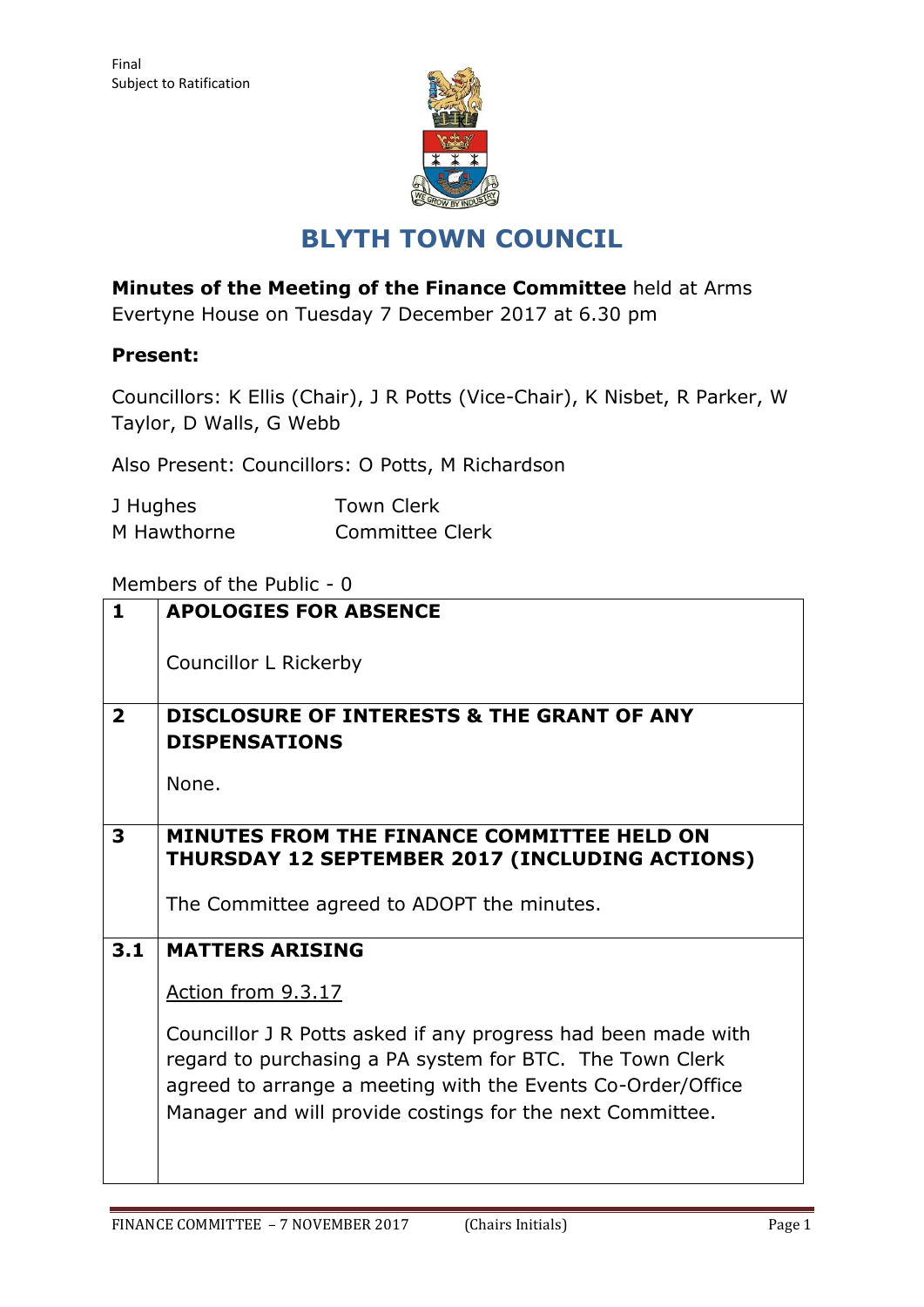#### **4 CUSEN**

Councillor Nisbet declared an interest as a Board member and left the room for the duration of the discussion.

Laura Langton, Chief Executive, Northumberland Community Bank gave a verbal update on the current position of the organisation. Ms Langton took the opportunity to thank BTC for their funding and support over the years which has helped sustain the organisation. She also acknowledged the ongoing support from Councillor Nisbet and Councillor Richardson. Ms Langton asked Committee to consider her request for financial support

CUSEN was formed following a merger with Tynedale Community Bank, and the organisation has benefitted from combining two teams and resources. A Business Plan has been drawn up and the aim of the organisation is to become self-sufficient within 3 years. NCC has agreed that CUSEN can use the Customer Service Centre in the library, where members will be able to apply for loans etc. Blyth is the first information centre to do this. A volunteer from the organisation has recently been appointed to a part time post on a six month contract. Work is ongoing to improve the management information system. Membership is currently one third Blyth members, one third Ashington members and the remaining third everyone else. Ms Langton agreed with comments from Committee that communication and publicity needs to be improved and work is being done to raise the profile of the organisation.

The Chair thanked Ms Langton for her presentation and she will be advised of the outcome regarding her request for financial support.

## **5 ACCOUNTS 2017/18**

Committee noted the information circulated. There were no queries arising. The Town Clerk advised that he has changed budget heading 700 on the Actuals Against Budget Totals to read "Environmental Services".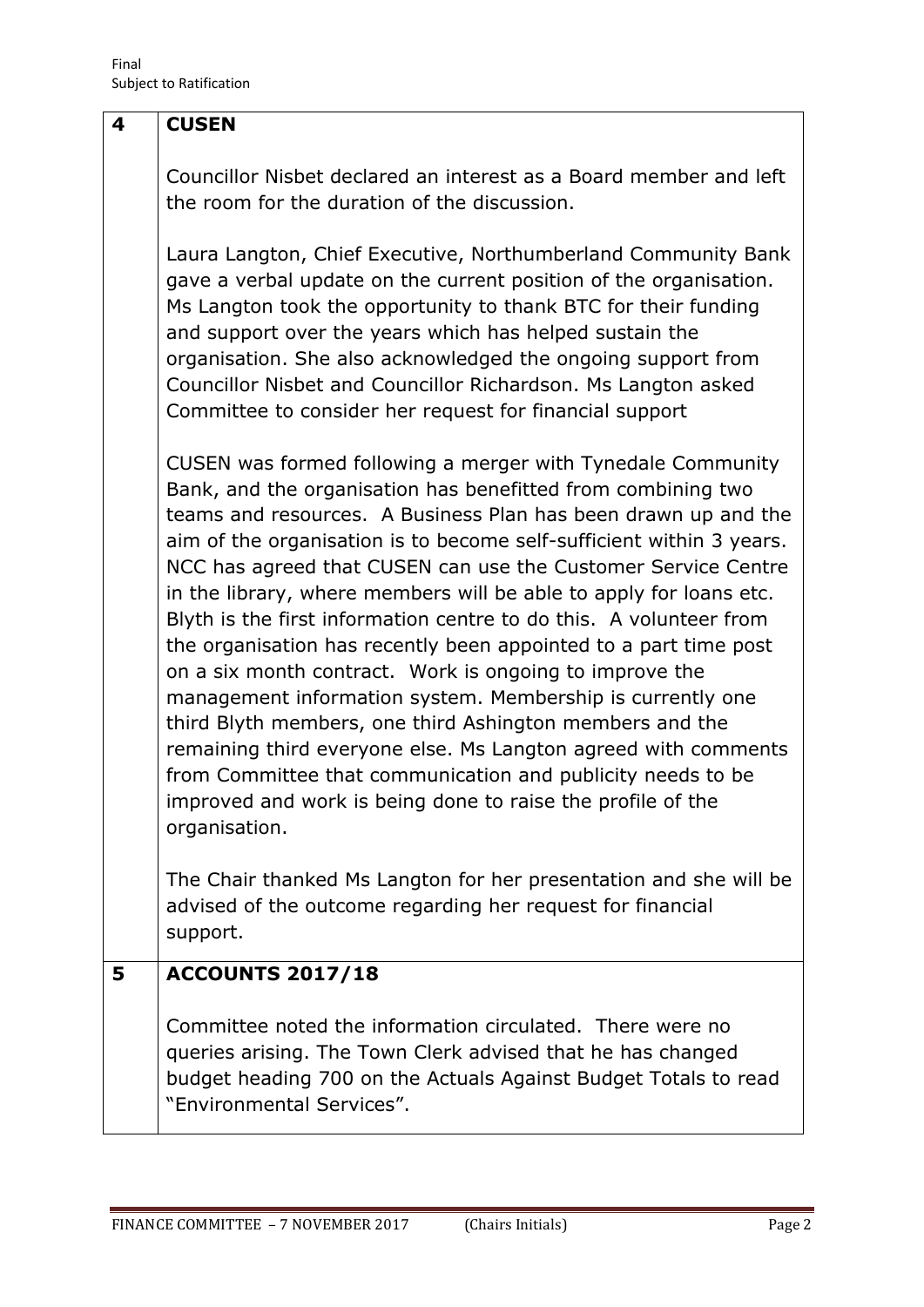| 6                       | <b>ALLOWANCES POLICY</b>                                                                                                                                                                                                                                                                                                                                            |  |  |  |  |
|-------------------------|---------------------------------------------------------------------------------------------------------------------------------------------------------------------------------------------------------------------------------------------------------------------------------------------------------------------------------------------------------------------|--|--|--|--|
|                         | Committee noted and agreed the policy circulated. They also<br>agreed with the Town Clerk's recommendation that any member<br>wishing to attend a course should have agreement of the<br>Committee beforehand. If there is no Committee scheduled then<br>approval will be sought from the Chair/Vice-Chair                                                         |  |  |  |  |
| $\overline{\mathbf{z}}$ | <b>ITEMS FOR INFORMATION AND URGENT BUSINESS</b>                                                                                                                                                                                                                                                                                                                    |  |  |  |  |
|                         | <b>Financial Support to CUSEN</b>                                                                                                                                                                                                                                                                                                                                   |  |  |  |  |
|                         | Councillor Nisbet left the room.                                                                                                                                                                                                                                                                                                                                    |  |  |  |  |
|                         | Committee agreed to support CUSEN to the sum of £7,000 from<br>the finance budget. This amount will be left in the budget for next<br>year when consideration will be given as to whether the Council<br>wish to continue to support this organisation. Councillor Nisbet will<br>be asked to address the concerns around advertising/publicity<br>with Ms Langton. |  |  |  |  |
| 8                       | DATE AND TIME OF NEXT MEETING                                                                                                                                                                                                                                                                                                                                       |  |  |  |  |
|                         | The next meeting of the Finance Committee will be held on<br>Thursday 11 January 2018 at 6.30 pm in the Council Chamber.                                                                                                                                                                                                                                            |  |  |  |  |

# **MEMBERS OF THE FINANCE COMMITTEE**

Councillors

| K Ellis    | (Chair)        |
|------------|----------------|
| J R Potts  | (Vice - Chair) |
| K Nisbet   |                |
| R Parker   |                |
| J Reid     |                |
| L Rickerby |                |
| W Taylor   |                |
| D Walls    |                |
| G Webb     |                |
|            |                |